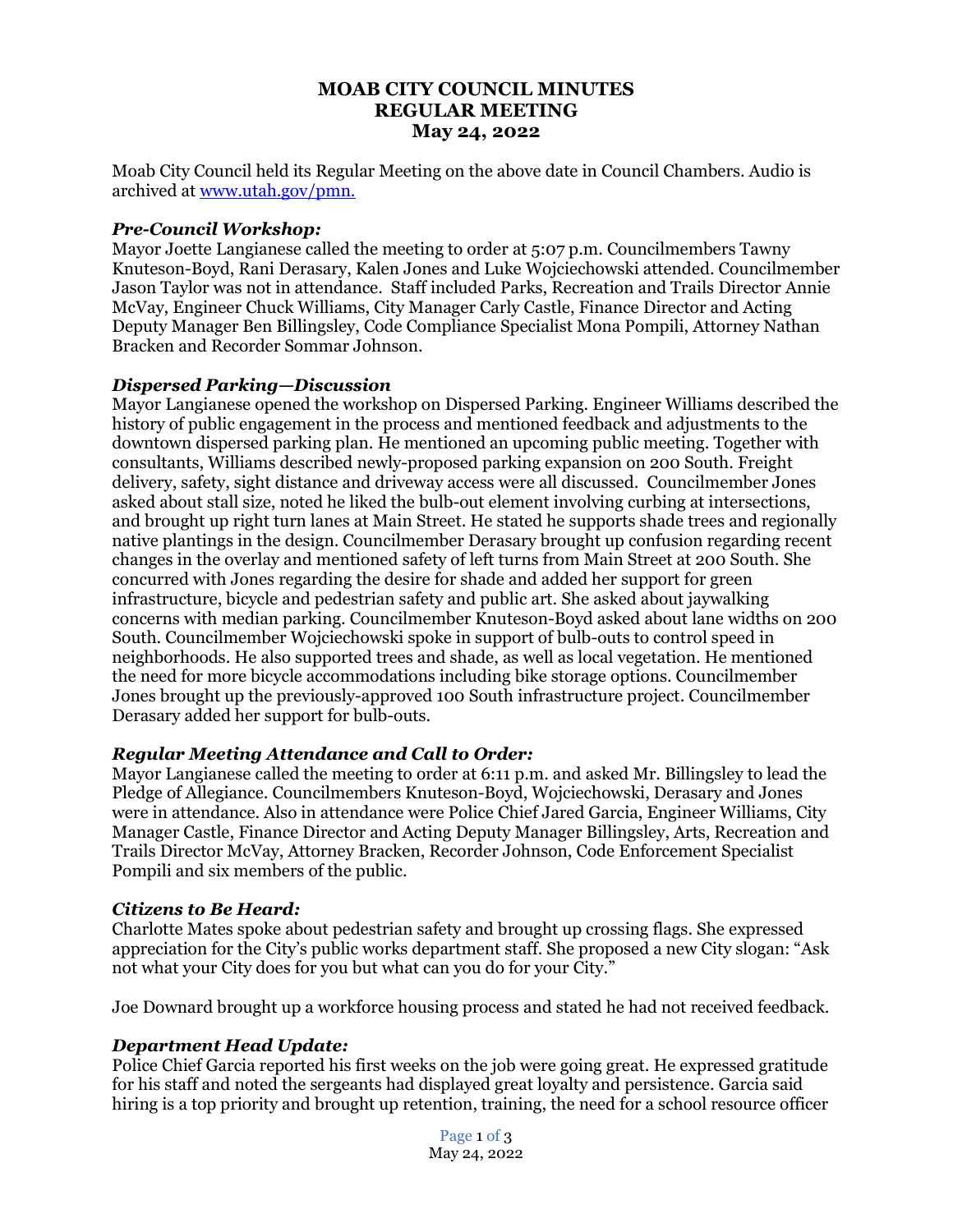and development of a domestic violence response policy. Councilmember Jones asked about budget concerns for the department and voiced support for a social worker on the staff. Councilmember Derasary also mentioned budgetary needs and brought up traffic enforcement and asked about increased signage in addition to more staff. She also asked about the department's software and equipment needs. Councilmember Wojciechowski expressed his appreciation for the focus on victims and brought up interest in collaboration with Seekhaven. Mayor Langianese brought up area-wide emergency management.

### *Consent Agenda—Approved*

Councilmember Jones moved to approve the Consent Agenda, as follows: approval of minutes for the May 10, 2022, Regular Meeting and approval of bills against the City of Moab in the amount of \$308,814.78. Councilmember Knuteson-Boyd seconded the motion. The motion passed 4-0 aye with Councilmembers Jones, Derasary, Wojciechowski and Knuteson-Boyd voting aye.

# *Public Hearing, Presentation and Discussion—Proposed 2022-2023 Budget*

Mayor Langianese opened a public hearing on Proposed **Resolution 13-2022**: a resolution adopting the fiscal year 2022-2023 budget at 6:35 p.m. There were no citizens to be heard. Finance Director and Acting Deputy Manager Billingsley described changes to the budget since the tentative budget was approved and noted the strategic plan was in draft form on the City website. Billingsley outlined specific proposed changes to the budget, including an additional \$20,000 for staff training, reallocation of wages, streambank stabilization design costs for \$70,000, the Kane Creek Boulevard project for \$5 million, municipal code revisions for \$100,000, the Pack Creek footbridge project using \$100,000 of American Rescue Plan Act (ARPA) funds, the Sustainability Plan consulting fee of \$50,000, and police department adjustments with an open-ended amount. Councilmembers asked about the sustainability plan, staff training, the Kane Creek Boulevard scope of work, capital improvements projects, contributions to social service agencies, recreation and arts funding, and additional staffing. Mayor Langianese noted a thorough discussion of the budget townhall meeting was recorded. Mayor Langianese closed the public hearing at 6:58 p.m.

### *New Business:*

# *Capital Improvement Projects List—Approved*

*Presentation and Discussion:* Engineer Williams described the need for improved road conditions and water and sewer rate studies. Councilmember Derasary brought up the 100 South green infrastructure project. Councilmember Jones brought up the water reclamation facility outfall pipe.

*Motion and Vote:* Councilmember Knuteson-Boyd moved to approve **Resolution 16-2022** adopting the 2022-2026 Capital Improvement Projects List. Councilmember Jones seconded the motion. The motion passed 4-0 aye with Councilmembers Jones, Derasary, Wojciechowski and Knuteson-Boyd voting aye.

### *Well 12 Equipping Project Construction Contract Award—Approved*

*Motion and Vote:* Councilmember Derasary moved to award the Construction Contract for the Well #12 Equipping Project to Jackson Excavation Inc. in the amount of \$794,004 and authorize the Mayor to sign it and the Notice of Award. Councilmember Knuteson-Boyd seconded the motion. The motion passed 4-0 aye with Councilmembers Jones, Derasary, Wojciechowski and Knuteson-Boyd voting aye.

### *Well 12 Equipping Project Construction Oversight Support—Approved*

*Motion and Vote:* Councilmember Knuteson-Boyd moved to approve J-U-B Engineers to provide Construction Oversight Support services for the Well #12 Equipping Project in an amount not to exceed \$30,000 and authorize the Mayor to sign the Task Order in that amount.

> Page 2 of 3 May 24, 2022